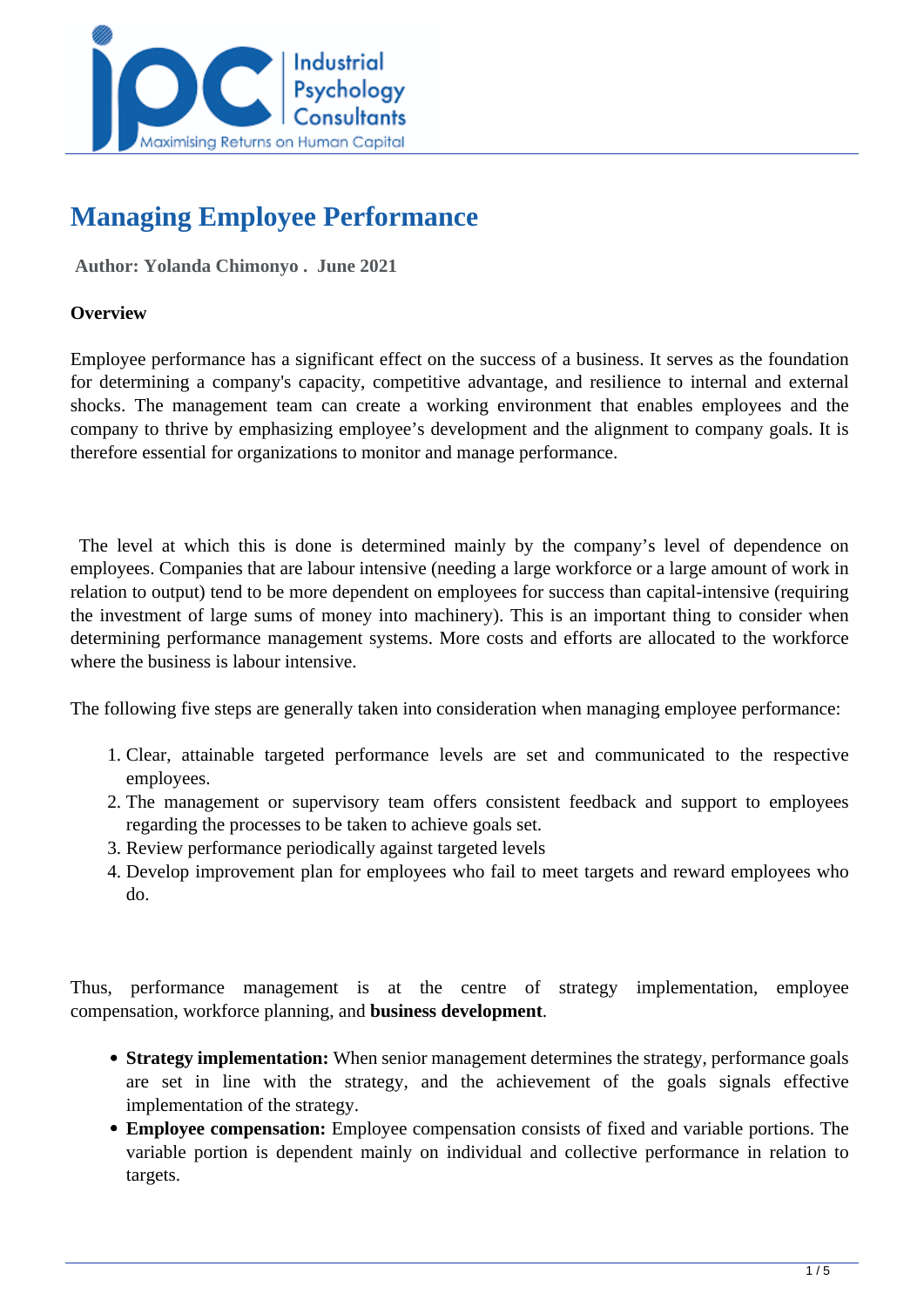

- **Workforce planning:** Monitoring performance clarifies employee capacity when productivity is ideal. These figures reflect areas of need and areas where improvement is necessary. Monitoring performance also creates a suitable environment for training and succession planning. Candidates who perform well may be considered for promotion.
- **Business development:** When performance is monitored, the workforce's strengths and weaknesses are highlighted; thus, the strengths may be emphasised to create competitive advantage and weaknesses dealt with accordingly.

## **Legal Issues**

When managing employee performance, it is imperative to keep the following issues relating to applicable law in mind:

#### **Negligence**

Organisations often have a performance management system in their employee or policy handbooks or employment contracts. However, legal issues relating to negligence arise where the policy is outlined but not implemented.

#### Defamation

Defamation is the disclosure of untrue, unfavourable performance information that damages an employee's reputation. Defamation occurs when an employee is evaluated based on behaviour that is neither relevant nor job-related; when an evaluator fails to include evidence that might explain or excuse poor performance, or when an evaluator revises a previous review to justify future adverse action taken against the employee When information about bad performance is represented, there is no defamation. Defamation thus does not exist where information regarding poor performance is represented. However, an employee can take legal action against his/her employer for cases of defamation.

#### **Misrepresentation**

In contrast to defamation about reporting untrue, unfavourable information, misrepresentation is about disclosing untrue favourable performance, which causes risk or harm to others. Legal issues arise where the employee with favourable reports fails to meet the standard of their reported performance resulting in a negative impact on the business.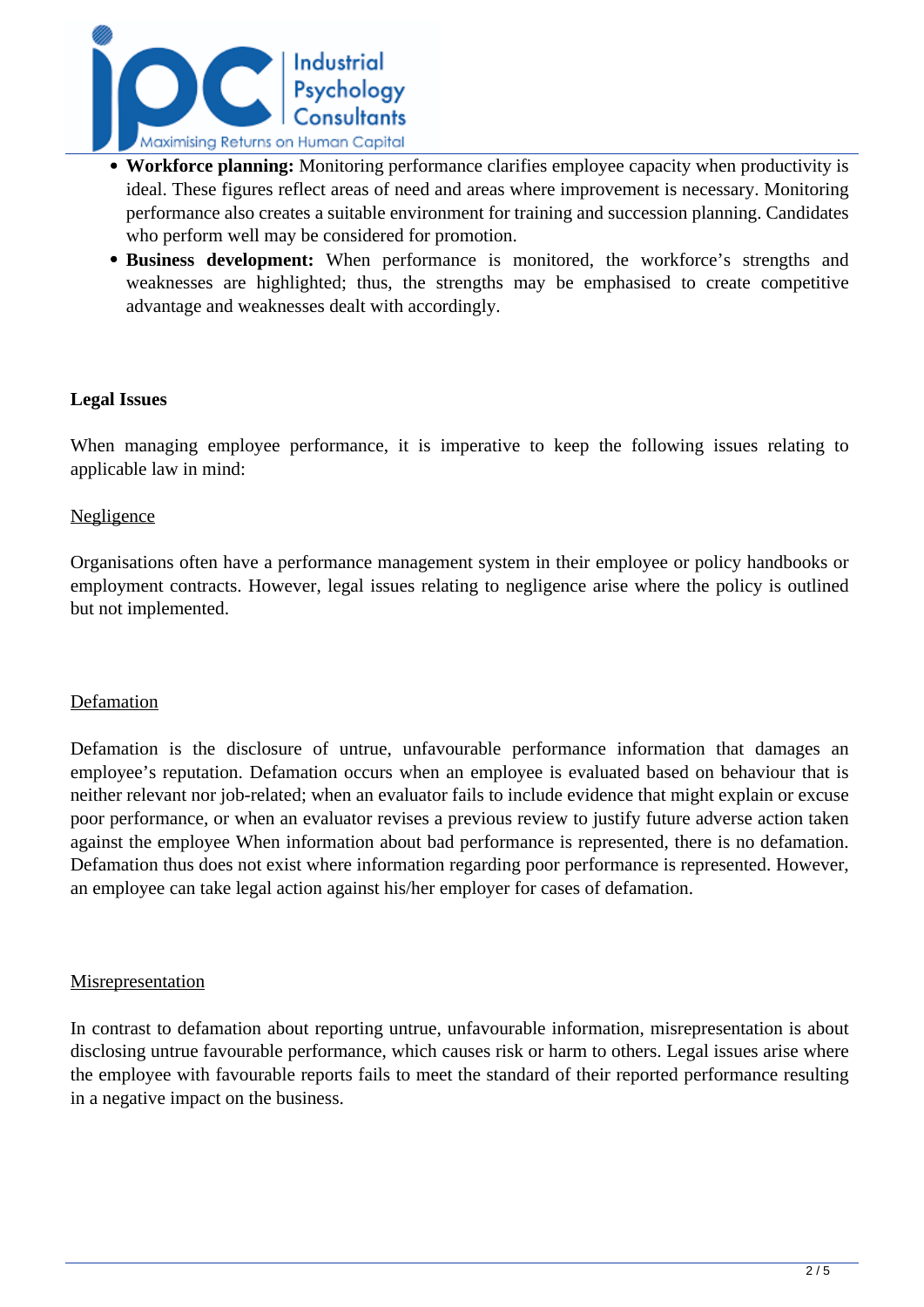

Unintentional discrimination occurs when the performance management system unintentionally impacts a protected class, such as sex or race.

If a group of employees consistently receives lower performance scores, then an unintentional discrimination case exists if these individuals have common characteristics or belong to the same class of individuals.

## Illegal discrimination

Illegal discrimination occurs when the system provides different scores to different employees based on non-performance variables like race, nationality, colour, or ethnic and national origin. As a result, some employees receive more training, feedback, or awards due to their ratings than others.

## **Communication**

The business strategy must be well defined to be effectively communicated. Your business plan's communication goals should be founded on your employees' awareness of how their responsibilities affect the strategy as a whole. Therefore effective business strategy communication should include every employee. A well-communicated business plan lowers ambiguity and improves efficiency.

It is ideal for tailoring your message to your audience while presenting your business strategy. This is because the interactions you have with your staff should be practical and relevant to their jobs.

When expressing your business plan, another goal is to make communication easier in both directions. For example, your frontline employees might be a valuable source of information about what's going on in your company. By making your staff feel valued, you can encourage them to express their thoughts on your approach.

## **Elements of Performance Management**

1. Clear, attainable targeted performance levels are set and communicated to the respective employees. These targets should be clear about quality, quantity, timing and manner of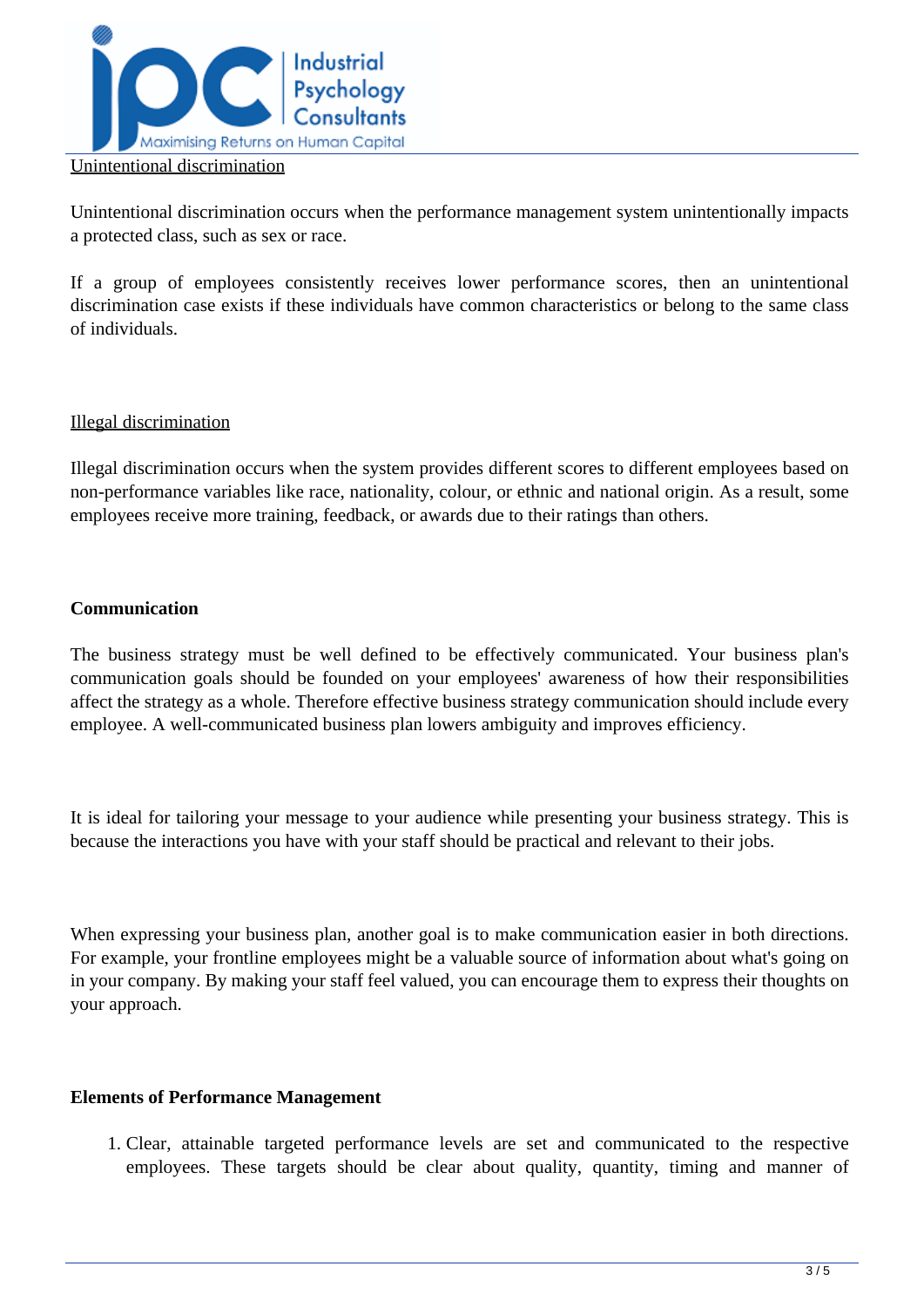

performance. In addition, these targets should be well informed, challenging, but attainable.

- 2. The management or supervisory team offers consistent feedback and support to employees regarding the processes to be taken to achieve goals set.
- 3. Communication lines should constantly be open. There should never be an issue that is consistently repeated without addressing. Therefore, the learning and growth process is ongoing.
- 4. Review performance periodically against targeted levels.
- 5. After a set period, the performance is assessed against the goals set. This is a sensitive period, and thus matters should be approached with caution. However, the employee is given adequate opportunities to communicate and improve; therefore, it should be quick and easy.
- 6. Develop improvement plan for employees who fail to meet targets and reward employees who do.
- 7. Rewards and practical assistance create room for improved future performance: rewarded employees work towards getting further rewards, and the other employees have a clear guide on how to reach points at which they will receive rewards.

# **Auditing and Evaluating the Performance Management Systems**

The following is a summary of key risks and audit objectives:

[\(https://www.oecd.org/gov/ethics/3-2-EC-IAS-Focus-on-audits-of-perf-management-systems-Ciaran-](https://www.oecd.org/gov/ethics/3-2-EC-IAS-Focus-on-audits-of-perf-management-systems-Ciaran-Spillane.pdf)Spillane.pdf)

As seen above, the audit objectives have been matched to respective risks faced by performance management systems. The point of the evaluation process is to ensure that the systems implemented are working as required and collecting information effectively. The evaluating process is essential because it lets management know whether or not the systems implemented are sound or inadequate for its needs. Ineffective systems will result in distorted performance reports and defeat the value that the process should create.

## **Conclusion**

Managing employee performance is not simplistic and requires an integrated approach considering legal issues, forms of communication, the performance framework and industry standards.

## **References:**